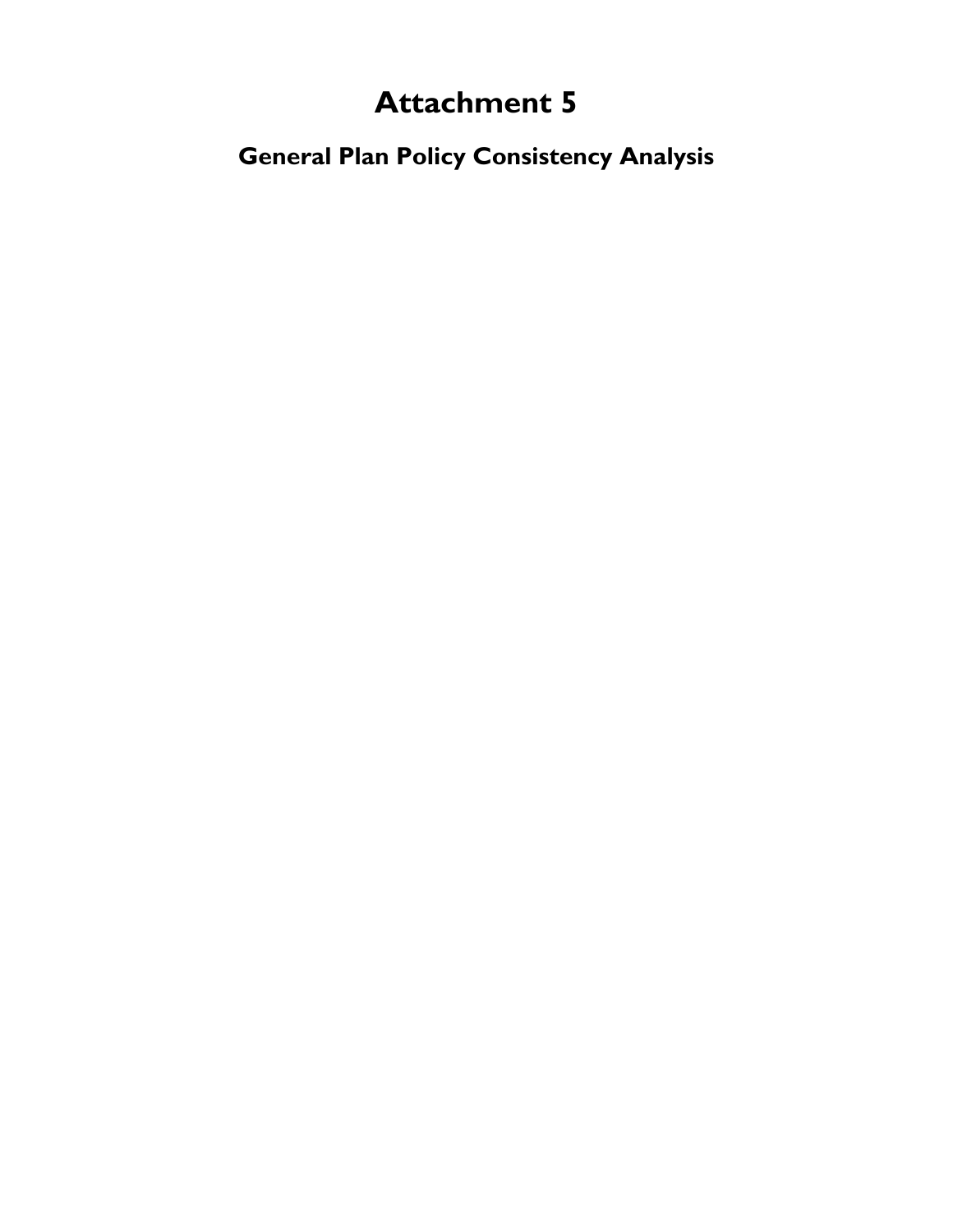## **YOTELPAD** 2007 GENERAL PLAN POLICY CONSISTENCY ANALYSIS

| <b>Goal, Policy, or Action</b>                                                                                                                   | <b>Explanation of Project Conformance with</b><br><b>Goal, Policy, or Action</b>                                                                                                                                                                                                                                                                                                                                                                                                                                                                                                                                                                                                                                                                                         |  |
|--------------------------------------------------------------------------------------------------------------------------------------------------|--------------------------------------------------------------------------------------------------------------------------------------------------------------------------------------------------------------------------------------------------------------------------------------------------------------------------------------------------------------------------------------------------------------------------------------------------------------------------------------------------------------------------------------------------------------------------------------------------------------------------------------------------------------------------------------------------------------------------------------------------------------------------|--|
| <b>Economy Element</b>                                                                                                                           |                                                                                                                                                                                                                                                                                                                                                                                                                                                                                                                                                                                                                                                                                                                                                                          |  |
| E.1.D.<br>Encourage<br>retail,<br>restaurants,<br>entertainment, lodging, and services.                                                          | The proposed project is a mixed-use development<br>that includes a condominium-hotel, restaurant and<br>lounge space, and flexible outdoor areas that can<br>be used for a variety of entertainment uses.                                                                                                                                                                                                                                                                                                                                                                                                                                                                                                                                                                |  |
| E.2.A. Support a range of outdoor and indoor<br>events facilities, and services that enhance the<br>community's resort economy.                  | The proposed project includes indoor and outdoor<br>guest amenity spaces that can be used for a variety<br>of entertainment uses and will attract guests to the<br>site, thereby enhancing the community's resort<br>economy.                                                                                                                                                                                                                                                                                                                                                                                                                                                                                                                                            |  |
| E.3.A. Encourage mix of uses in the Main Street,<br>Old Mammoth Road, and Shady Rest District and<br>the North Village District.                 | The proposed project is a mixed-use development<br>within the North Village District that includes a<br>condominium-hotel, restaurant and lounge space,<br>and flexible outdoor areas that can be used for a<br>variety of entertainment uses. The project is<br>consistent with the goals of the North Village<br>District since the project is a condominium-hotel<br>project that incorporates restaurants and active,<br>open pedestrian plazas that showcase the<br>mountain views.                                                                                                                                                                                                                                                                                 |  |
| E.3.C. Support development of major public and<br>private facilities that contribute to destination<br>resort visitation in Mammoth Lakes.       | The project is a mixed-use condominium-hotel<br>development where the units will be privately<br>owned, but will be operated under the umbrella of<br>a hotel operator and all of the units have the ability<br>to be rented as transient nightly rentals. This use<br>will contribute to destination resort visitation in<br>the Town.                                                                                                                                                                                                                                                                                                                                                                                                                                  |  |
| E.3.D. Encourage adequate and appropriate<br>commercial services for residents and visitors.                                                     | The proposed project includes an approximate<br>$4,100$ sq. ft. restaurant and a $1,000$ sq. ft. lounge<br>bar that will attract residents and visitors.                                                                                                                                                                                                                                                                                                                                                                                                                                                                                                                                                                                                                 |  |
| <b>Community Design Element</b>                                                                                                                  |                                                                                                                                                                                                                                                                                                                                                                                                                                                                                                                                                                                                                                                                                                                                                                          |  |
| Goal C.1. Improve and enhance the community's<br>unique character by requiring a high standard of<br>design in all development in Mammoth Lakes. | The proposed project will provide a mountain<br>lodge with a unique contemporary design that<br>takes advantage of the surrounding mountain<br>views through the siting of the buildings and the<br>open space areas. The project was reviewed by the<br>Town's Advisory Design Panel (ADP) and<br>revisions were made to the project, which resulted<br>in a higher quality design that reflects the<br>mountain setting. Additionally, the project is<br>consistent with the height, setback, and site<br>coverage standards of the North Village Specific<br>Plan (NVSP) which help to preserve the public<br>views of the Sherwins and the Knolls. The project<br>complements neighboring land uses by siting the<br>townhome buildings with a lower building height |  |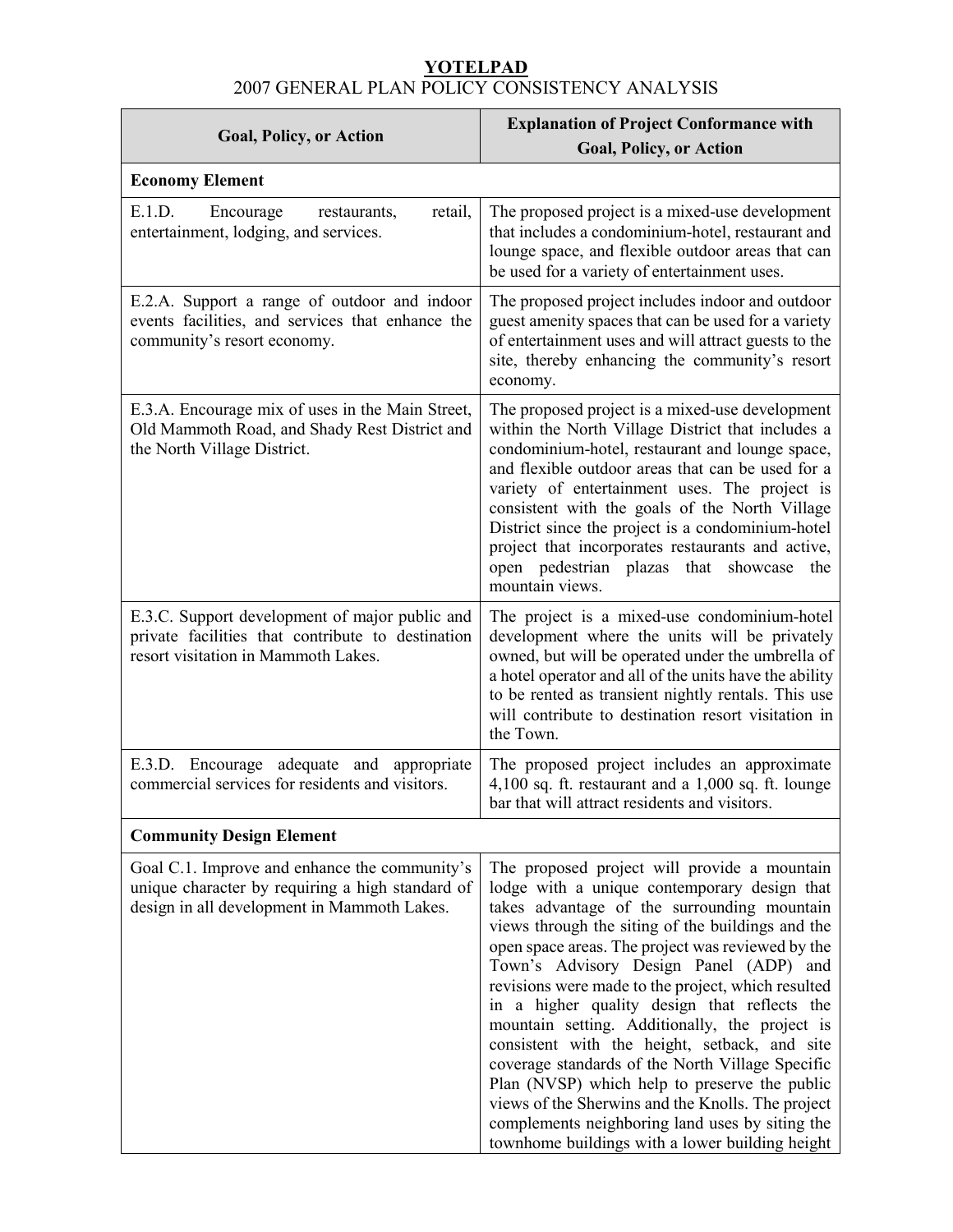|                                                                                                                                                                                                                                          | adjacent to the hotel and residential uses to the<br>north and east.                                                                                                                                                                                                                                                                                                                                                                                                                                                                                                                                                                                                                                                                                                                                                          |
|------------------------------------------------------------------------------------------------------------------------------------------------------------------------------------------------------------------------------------------|-------------------------------------------------------------------------------------------------------------------------------------------------------------------------------------------------------------------------------------------------------------------------------------------------------------------------------------------------------------------------------------------------------------------------------------------------------------------------------------------------------------------------------------------------------------------------------------------------------------------------------------------------------------------------------------------------------------------------------------------------------------------------------------------------------------------------------|
| Goal C.2. Design the man-made environment to<br>complement,<br>dominate,<br>the<br>not<br>natural<br>environment.                                                                                                                        | As shown in the photo simulations completed for<br>the project, the public views of the Sherwins and<br>the Knolls will remain substantially unchanged<br>from the current view. Additionally, the proposed<br>building heights are consistent with what is<br>permitted by the NVSP and the project will be<br>consistent with the average height of the trees in<br>the vicinity of the site.                                                                                                                                                                                                                                                                                                                                                                                                                               |
| C.2.A. Create well-designed and significant public<br>spaces in resort/commercial developments to<br>accommodate pedestrians and encourage social<br>interaction and community activity.                                                 | The proposed project includes indoor and outdoor<br>guest amenity spaces that can be used for a variety<br>of entertainment and dining uses and will attract<br>guests to the site and encourage social interaction.<br>Additionally, a new sidewalk is proposed along<br>the western property frontage adjacent to Minaret<br>which will enhance<br>the pedestrian<br>Road<br>connectivity.                                                                                                                                                                                                                                                                                                                                                                                                                                  |
| C.2.B. Maximize opportunities for public spaces<br>that support community interaction, such as<br>outdoor café and restaurant patios, performance<br>and arts spaces, and child activity centers through<br>public-private partnerships. | Refer to response C.2.A.                                                                                                                                                                                                                                                                                                                                                                                                                                                                                                                                                                                                                                                                                                                                                                                                      |
| C.2.C. Encourage development of distinct<br>districts, each with an appropriate density and a<br>strong center of retail, services or amenities.                                                                                         | Refer to response C.2.A. The project proposes a<br>development<br>mixed-use<br>that<br>includes<br>a<br>condominium-hotel, restaurant and lounge spaces,<br>and flexible outdoor spaces. The proposed use is<br>consistent with the uses envisioned by the NVSP<br>for this site. The project would not increase the<br>maximum allowable density of the NVSP.                                                                                                                                                                                                                                                                                                                                                                                                                                                                |
| C.2.D. Preserve and enhance special qualities of<br>districts through focused attention on land use,<br>community design, and economic development.                                                                                      | Refer to response C.2.C.                                                                                                                                                                                                                                                                                                                                                                                                                                                                                                                                                                                                                                                                                                                                                                                                      |
| C.2.E. Ensure that each district center is an<br>attractive destination that is comfortable and<br>inviting with sunny streets, plazas, and sidewalks.                                                                                   | As shown in the Shadow Study in the project plans<br>(Attachment 2, Sheet F.0), the project would not<br>result in significant shadow impacts to the public<br>spaces within the project area and in the areas<br>adjacent to the project. Additionally, existing and<br>future pedestrian or vehicular travelways will<br>require implementation of a snow plowing and<br>cindering plan or the installation of heat traced<br>pavement on any portion of the street or sidewalk<br>that receives less than two hours of mid-day sun<br>for more than a week, in order to maintain safe<br>travel conditions. Furthermore, the public outdoor<br>spaces are located in areas that are open to the<br>south, in order to maximize solar access and<br>minimize shadows, and create comfortable and<br>inviting public spaces. |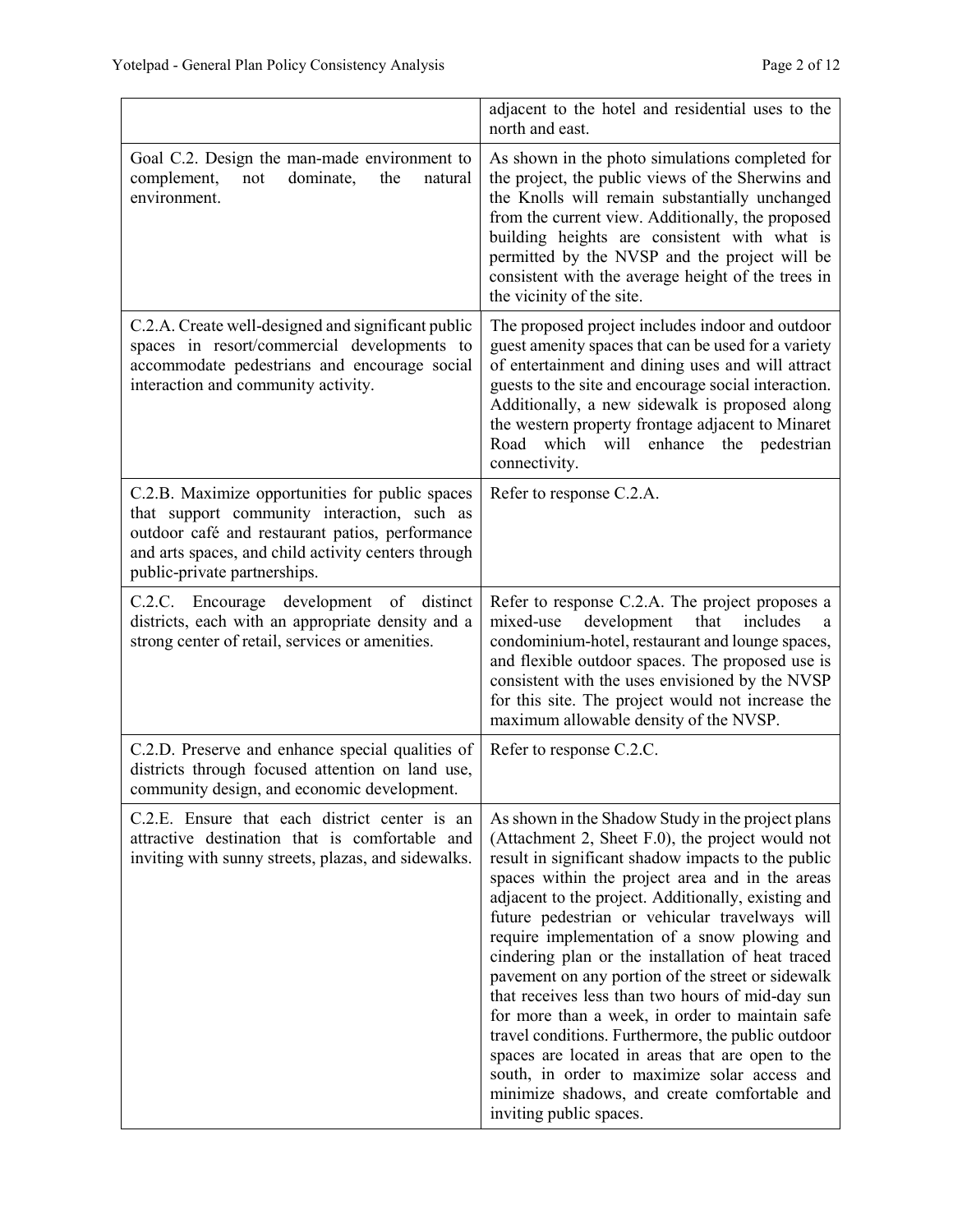| C.2.F. Improve visual appearance as well as<br>pedestrian access and activity by requiring infill<br>development patterns. Encourage rehabilitation<br>and reorientation of existing strip commercial<br>development consistent with neighborhood and<br>district character. | Refer to response C.2.A. and C.2.C.                                                                                                                                                                                                                                                                                                                                                                                                                                                                                                                                                                                                                                                                                                                                                                                                                                                                                                                                     |
|------------------------------------------------------------------------------------------------------------------------------------------------------------------------------------------------------------------------------------------------------------------------------|-------------------------------------------------------------------------------------------------------------------------------------------------------------------------------------------------------------------------------------------------------------------------------------------------------------------------------------------------------------------------------------------------------------------------------------------------------------------------------------------------------------------------------------------------------------------------------------------------------------------------------------------------------------------------------------------------------------------------------------------------------------------------------------------------------------------------------------------------------------------------------------------------------------------------------------------------------------------------|
| C.2.G. Ensure that development in commercial<br>convenient<br>provides<br>for<br>pedestrian<br>areas<br>movement<br>between<br>adjoining and<br>adjacent<br>properties.                                                                                                      | The proposed project includes a new sidewalk that<br>will connect to the existing sidewalk near the<br>corner of Minaret Road and Main Street and will<br>run adjacent to Minaret Road along the western<br>property frontage. This sidewalk will help to<br>facilitate the closing of the sidewalk gap that exists<br>along the east side of Minaret Road. This feature<br>will help to improve the pedestrian connectivity in<br>the area.                                                                                                                                                                                                                                                                                                                                                                                                                                                                                                                            |
| C.2.I. Achieve highest quality development that<br>complements that natural surroundings<br>by<br>developing and enforcing design standards and<br>guidelines.                                                                                                               | The project was reviewed for conformance with<br>the NVSP Design Guidelines.                                                                                                                                                                                                                                                                                                                                                                                                                                                                                                                                                                                                                                                                                                                                                                                                                                                                                            |
| C.2.J. Be stewards in preserving public views of<br>surrounding mountain, ridgelines, and knolls.                                                                                                                                                                            | As shown in the photo simulations completed for<br>the project, the public views of the Sherwins and<br>the Knolls will remain substantially unchanged<br>from the current view. The buildings are sited to<br>minimize public view impacts. The building<br>heights at the perimeter of the site are consistent<br>with what would be allowed on adjacent sites<br>pursuant to the zoning designations of those sites<br>and the project complements neighboring land<br>uses by siting the townhome buildings with a<br>lower building height adjacent to the hotel and<br>residential uses to the north and east.                                                                                                                                                                                                                                                                                                                                                    |
| visually<br>interesting<br>C.2.L.<br>Create<br>and<br>a<br>built<br>environment<br>aesthetically pleasing<br>by<br>requiring all development to incorporate the<br>highest quality of architecture and thoughtful site<br>design and planning.                               | The proposed project will provide a mountain<br>lodge with a unique contemporary design that<br>takes advantage of the surrounding mountain<br>views through the siting of the buildings and the<br>open space areas. The project was reviewed by the<br>Town's Advisory Design Panel (ADP) and<br>revisions were made to the project, which resulted<br>in a higher quality design that reflects the<br>mountain setting. The proposed colors will<br>include a combination of natural earth-tone colors<br>that will be aesthetically pleasing. Additionally,<br>the project is consistent with the height, setback,<br>and site coverage standards of the North Village<br>Specific Plan (NVSP) which help to preserve the<br>public views of the Sherwins and the Knolls. The<br>project complements neighboring land uses by<br>siting the townhome buildings with a lower<br>building height adjacent to the hotel and<br>residential uses to the north and east. |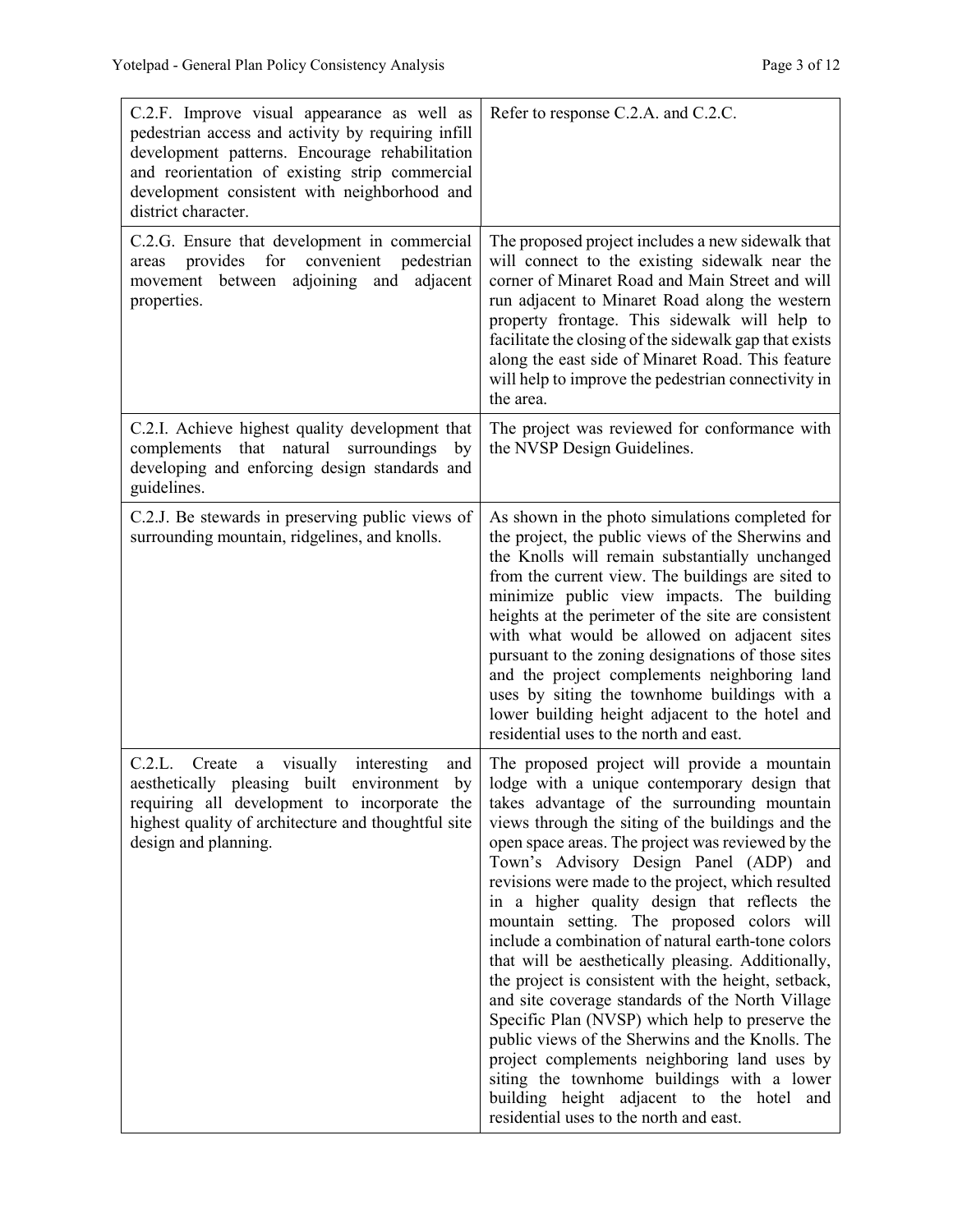| C.2.M. Enhance community character by ensuring<br>that all development, regardless of scale or<br>density, maximizes provision of all types of open<br>space, particularly scenic open space.       | Refer to response C.2.J. As shown in the photo<br>simulations completed for the project, the public<br>views of the Sherwins and the Knolls will remain<br>substantially unchanged from the current view.<br>The buildings are sited to minimize public view<br>impacts. The building heights at the perimeter of<br>the site are consistent with what would be allowed<br>adjacent sites pursuant to the zoning<br>on<br>designations of those sites and the project<br>complements neighboring land uses by siting the<br>townhome buildings with a lower building height<br>adjacent to the hotel and residential uses to the<br>north and east. Furthermore, the public outdoor<br>spaces are located in areas that are open to the<br>south, in order to maximize solar access and<br>minimize shadows, and create comfortable and<br>inviting public spaces. |
|-----------------------------------------------------------------------------------------------------------------------------------------------------------------------------------------------------|--------------------------------------------------------------------------------------------------------------------------------------------------------------------------------------------------------------------------------------------------------------------------------------------------------------------------------------------------------------------------------------------------------------------------------------------------------------------------------------------------------------------------------------------------------------------------------------------------------------------------------------------------------------------------------------------------------------------------------------------------------------------------------------------------------------------------------------------------------------------|
| C.2.T. Use natural, high quality building materials<br>to reflect Mammoth Lakes'<br>character<br>and<br>mountain setting.                                                                           | The project would use natural, high quality<br>building materials to reflect Mammoth Lakes'<br>character and mountain setting including a<br>combination of natural stone veneer in a dark<br>charcoal color, horizontal (natural ash wood<br>finish) and vertical (natural cedar wood finish)<br>fiber cement board siding, corrugated metal panels<br>in a gray color, flat metal panels with a charred<br>wood appearance, natural cedar soffits, and board-<br>formed concrete site walls.                                                                                                                                                                                                                                                                                                                                                                     |
| C.2.U. Require unique, authentic and diverse<br>design that conveys innovation and creativity and<br>discourages architectural monotony.                                                            | Refer to response C.2.L and C.2.T.                                                                                                                                                                                                                                                                                                                                                                                                                                                                                                                                                                                                                                                                                                                                                                                                                                 |
| C.2.V. Building height, massing and scale shall<br>complement neighboring land uses and preserve<br>views to the surrounding mountains.                                                             | Refer to response Goal C.2 and C.2.J.                                                                                                                                                                                                                                                                                                                                                                                                                                                                                                                                                                                                                                                                                                                                                                                                                              |
| C.2.W. Maintain scenic public views and view<br>corridors (shown in Figures 1 and 2) that visually<br>connect community to surroundings.                                                            | Refer to response C.2.J. As shown in the photo<br>simulations completed for the project, the public<br>views of the Sherwins and the Knolls will remain<br>substantially unchanged from the current view.<br>Additionally, tree mitigation is required for the<br>removal of all trees larger than 12-inches diameter<br>at breast (DBH) and replanting is required to be<br>with native trees.                                                                                                                                                                                                                                                                                                                                                                                                                                                                    |
| C.2.X. Limit building height to the trees on<br>development sites where material tree coverage<br>exists and use top of forest canopy in general area<br>as height limit if no trees exist on site. | As shown in the photo simulations completed for<br>the project, the project has a height that is<br>consistent with the average tree height in the<br>vicinity of the project site. The proposed<br>maximum 56-foot building height is consistent<br>with what is permitted for this site by the NVSP<br>and analyzed in the 1999 SPEIR for the NVSP.                                                                                                                                                                                                                                                                                                                                                                                                                                                                                                              |
| Goal C.3. Ensure safe and attractive public spaces,<br>including sidewalks, trails, parks and streets.                                                                                              | Refer to response C.2.A and C.2.E.                                                                                                                                                                                                                                                                                                                                                                                                                                                                                                                                                                                                                                                                                                                                                                                                                                 |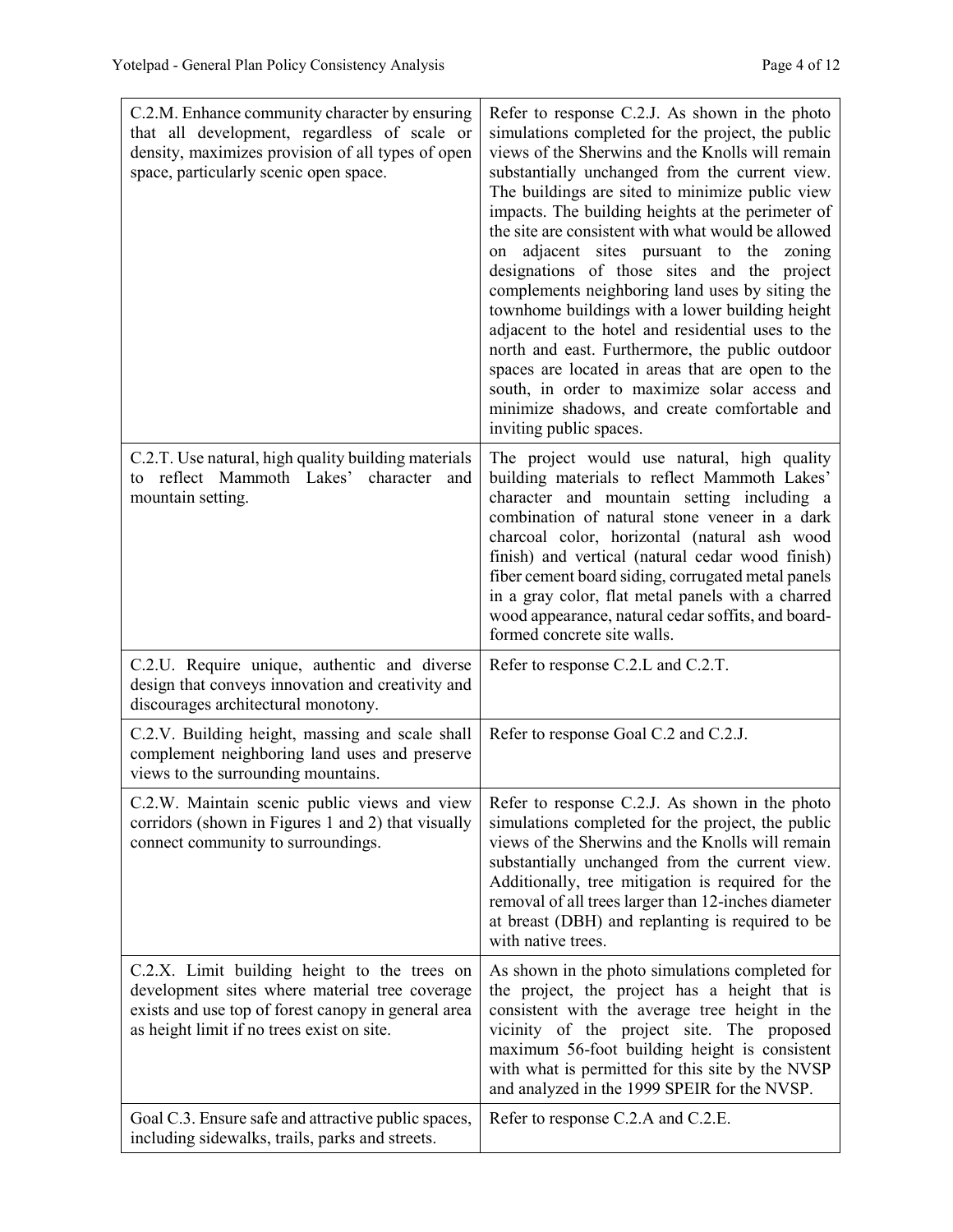| C.3.B. Require distinctive design features at<br>unique sites such as mountain portals, the<br>terminus of a public view and other important<br>public spaces and social gathering places.                                                                               | The ADP review of the project resulted in<br>revisions to the southwest corner of the site in<br>order to enhance that important gateway corner<br>and the extended patio area is intended to animate<br>that corner and provide a social gathering space<br>where people can enjoy the views of the<br>surrounding mountains.                                                     |
|--------------------------------------------------------------------------------------------------------------------------------------------------------------------------------------------------------------------------------------------------------------------------|------------------------------------------------------------------------------------------------------------------------------------------------------------------------------------------------------------------------------------------------------------------------------------------------------------------------------------------------------------------------------------|
| C.3.D. Development shall provide pedestrian<br>oriented facilities, outdoor seating, plazas,<br>weather protection, transit waiting areas and other<br>streetscape improvements.                                                                                         | Refer to response C.2.A.                                                                                                                                                                                                                                                                                                                                                           |
| C.3.E. Ensure that landscaping, signage, public<br>art, street enhancements, and building design<br>result in a more hospitable and attractive<br>pedestrian environment. Require an even higher<br>level of design quality and detail in commercial<br>mixed use areas. | Refer to response C.2.A, C.2.E, C.2.L, C.2.T, and<br>C.2.W. Additionally, a sign permit and/or a master<br>sign program (MSP) will be required for all future<br>signage to ensure compatibility of all signage<br>throughout the site.                                                                                                                                            |
| Goal C.4. Be stewards of natural and scenic<br>resources essential to community image and<br>character.                                                                                                                                                                  | Refer to response C.2.J and C.2.W.                                                                                                                                                                                                                                                                                                                                                 |
| C.4.A. Development shall be designed to provide<br>stewardship for significant features and natural<br>resources of the site.                                                                                                                                            | Refer to response C.2.W.                                                                                                                                                                                                                                                                                                                                                           |
| C.4.B. To retain the forested character of the town,<br>require use of native and compatible plant species<br>in public and private developments and aggressive<br>replanting with native trees.                                                                         | Refer to response C.2.W.                                                                                                                                                                                                                                                                                                                                                           |
| C.4.C. Retain overall image of a community in a<br>forest by ensuring that native trees are protected<br>wherever possible and remain an important<br>component of the community.                                                                                        | Refer to response C.2.W.                                                                                                                                                                                                                                                                                                                                                           |
| C.4.D. Retain the forested character of the town   Refer to response $C.2.W$ .<br>by requiring development to pursue aggressive<br>replanting with native trees and other compatible<br>species.                                                                         |                                                                                                                                                                                                                                                                                                                                                                                    |
| Goal C.5. Eliminate glare to improve public<br>safety. Minimize light pollution to preserve views<br>of stars and the night sky.                                                                                                                                         | An outdoor lighting plan was provided that shows<br>the locations and light fixtures for the project site<br>and requires all light fixtures to be shielded and<br>down-directed. The outdoor lighting plan will be<br>further reviewed for conformance with Section<br>17.36.030.G, Outdoor Lighting Plans, of the<br>Town's Municipal Code prior to building permit<br>issuance. |
| C.5.A. Require outdoor light fixtures to be<br>shielded and down-directed so as to minimize<br>glare and light trespass.                                                                                                                                                 | Refer to response Goal C.5.                                                                                                                                                                                                                                                                                                                                                        |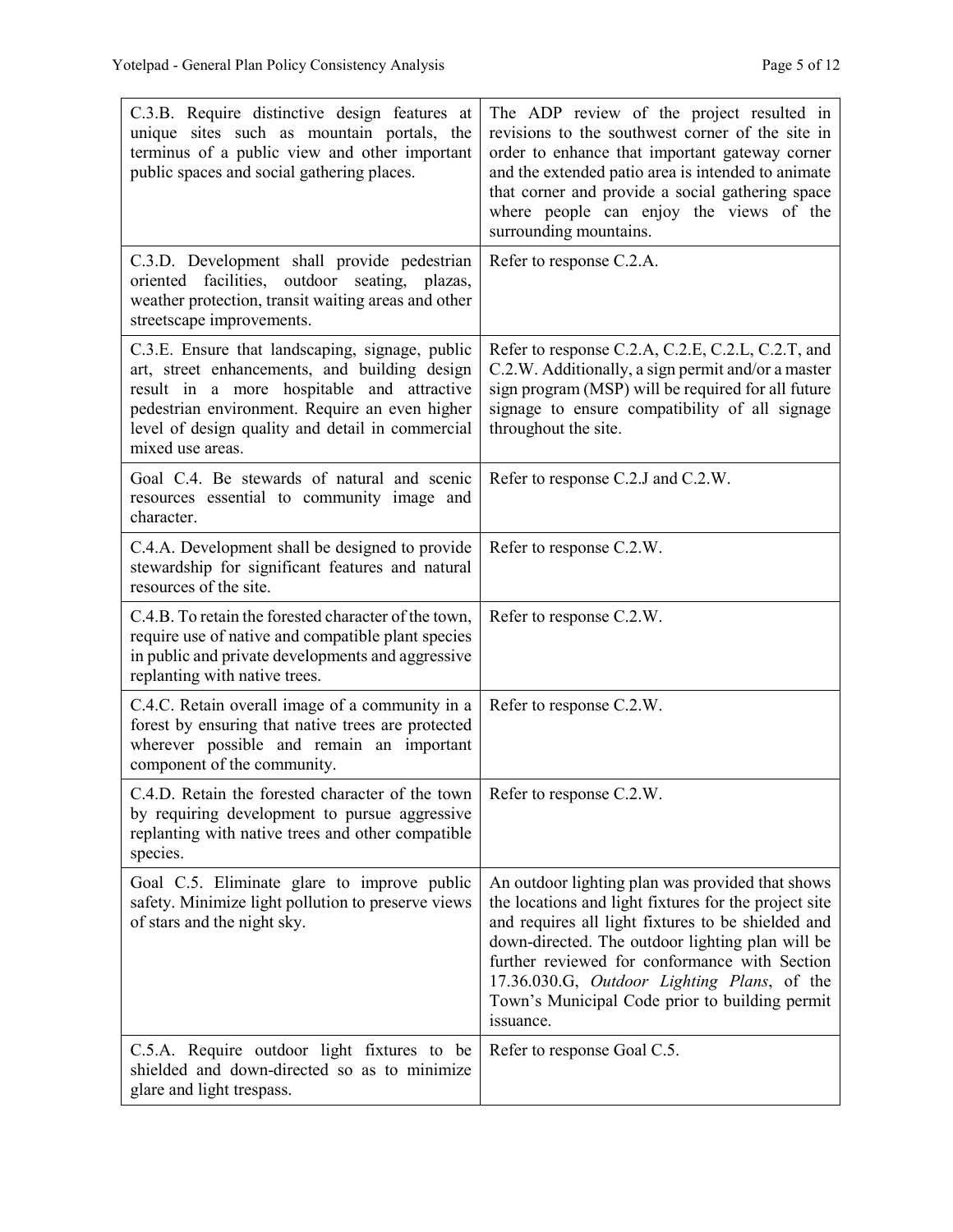| C.5.C. Improve pedestrian safety by eliminating<br>glare for motorists through use of non-glare<br>roadway lighting. A light fixture's source of<br>illumination shall not be readily visible at a<br>distance. Number of fixtures used shall be<br>adequate to evenly illuminate for pedestrian<br>safety.                    | Refer to response Goal C.5.                                                                                                                                                                                                                                                                                                                                                                               |
|--------------------------------------------------------------------------------------------------------------------------------------------------------------------------------------------------------------------------------------------------------------------------------------------------------------------------------|-----------------------------------------------------------------------------------------------------------------------------------------------------------------------------------------------------------------------------------------------------------------------------------------------------------------------------------------------------------------------------------------------------------|
| Goal 6.6. Enhance community character by<br>minimizing noise.                                                                                                                                                                                                                                                                  | The project is required to comply with the Noise<br>Mitigation Measures specified in Section 5.6 of<br>the 1999 SPEIR for the NVSP. Since the proposed<br>use and intensity of the development is consistent<br>with what was analyzed in the 1999 SPEIR, no<br>increase in the impacts beyond those already<br>anticipated are expected to occur as result of the<br>project.                            |
| C.6.A. Minimize community exposure to noise by<br>ensuring compatible land uses around noise<br>sources.                                                                                                                                                                                                                       | Refer to response Goal 6.6.                                                                                                                                                                                                                                                                                                                                                                               |
| C.6.B. Allow development only if consistent with<br>the Noise Element and the policies of this<br>Element. Measure noise use for establishing<br>compatibility in dBA CNEL and based on worst-<br>case noise levels, either existing or future, with<br>future noise levels to be predicted based on<br>projected 2025 levels. | Refer to response Goal 6.6.                                                                                                                                                                                                                                                                                                                                                                               |
| C.6.C. Development of noise-sensitive land uses<br>shall not be permitted in areas where the noise<br>level from existing stationary noise sources<br>exceeds the noise level standards described in the<br>Noise Element.                                                                                                     | Refer to response Goal 6.6.                                                                                                                                                                                                                                                                                                                                                                               |
| C.6.D. Require development to mitigate exterior<br>noise to "normally acceptable" levels in outdoor<br>areas                                                                                                                                                                                                                   | Refer to response Goal 6.6.                                                                                                                                                                                                                                                                                                                                                                               |
| C.6.F. Require mitigation of all significant noise<br>impacts as a condition of project approval.                                                                                                                                                                                                                              | Refer to response Goal 6.6. The project is required<br>to comply with the Noise Mitigation Measures<br>specified in Section 5.6 of the 1999 SPEIR for the<br>NVSP. Since the proposed use and intensity of the<br>development is consistent with what was analyzed<br>in the 1999 SPEIR, no increase in the impacts<br>beyond those already anticipated are expected to<br>occur as result of the project |
| <b>Neighborhood and District Character Element</b>                                                                                                                                                                                                                                                                             |                                                                                                                                                                                                                                                                                                                                                                                                           |
| <b>North Village</b>                                                                                                                                                                                                                                                                                                           |                                                                                                                                                                                                                                                                                                                                                                                                           |
| Characteristic #1: Viewsheds to the Sherwin<br>Range and the Knolls are preserved.                                                                                                                                                                                                                                             | As shown in the photo simulations completed for<br>the project, the public views of the Sherwins and<br>the Knolls will remain substantially unchanged<br>from the current view. The buildings are sited to<br>minimize public view impacts.                                                                                                                                                              |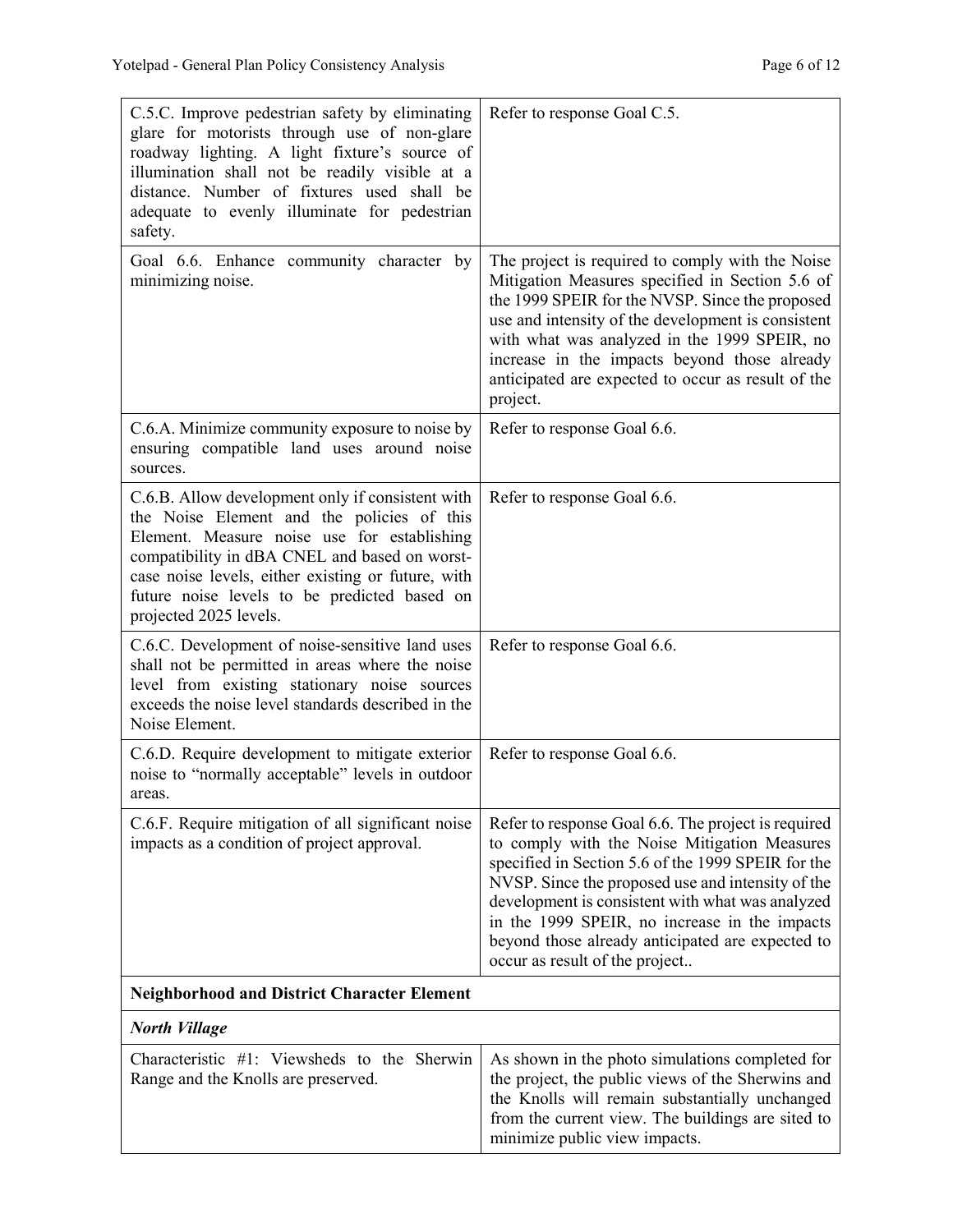| Characteristic #2: Landscape that recalls the<br>Eastern Sierra and establishes scale and street<br>edge.                                                    | The proposed site will be landscaped throughout<br>with native trees and shrubs and the area nearest<br>the street will have enhanced landscaping in order<br>to screen the development and establish scale and<br>street edge.                                                                                                                                                                                                                                                  |
|--------------------------------------------------------------------------------------------------------------------------------------------------------------|----------------------------------------------------------------------------------------------------------------------------------------------------------------------------------------------------------------------------------------------------------------------------------------------------------------------------------------------------------------------------------------------------------------------------------------------------------------------------------|
| Characteristic #3: Create a sense of exploration<br>using pedestrian-oriented sidewalk, plazas, and<br>courtyards with pedestrian comforts.                  | Pedestrian connectivity is provided through a<br>sidewalk that runs along the western frontage of<br>the property and via two pedestrian paths that<br>connect to that sidewalk and provide access to the<br>hotel lobby and the restaurant. Additional<br>pedestrian connectivity and animation will be<br>provided through the numerous outdoor plaza<br>areas that will feature a variety if guest<br>entertainment features<br>and views<br>of the<br>surrounding mountains. |
| Characteristic #4: Easy pedestrian access across<br>main streets.                                                                                            | A new sidewalk will be constructed that runs<br>along the western property frontage adjacent to<br>Minaret Road and will provide connectivity to the<br>existing sidewalk near the corner of Main Street<br>and Minaret Road.                                                                                                                                                                                                                                                    |
| Characteristic #5: Gateway intersection at Minaret<br>Road and Main Street.                                                                                  | The project site is located at this prominent<br>gateway corner and as you turn the corner, you<br>will see the prominent landscaping that steps up to<br>the building façade and the hotel structures that<br>feature unique architecture and a contemporary<br>design.                                                                                                                                                                                                         |
| Characteristic #6: Visitor-oriented entertainment<br>retail district                                                                                         | The site will feature a 4,100 sq. ft. restaurant and<br>a 1,000 sq. ft. lounge far that will bring in visitors.                                                                                                                                                                                                                                                                                                                                                                  |
| Characteristic #7: Active day and evening through<br>all four seasons, designed to achieve a 2-3 hour<br>visit.                                              | The site will be active day and evening through all<br>four seasons through the incorporation of the<br>numerous indoor and outdoor plaza areas that will<br>feature an assortment of activities (i.e., pool,<br>bocce ball, fire pits, etc.). Additionally, the site<br>will feature a $4,100$ sq. ft. restaurant and a $1,000$<br>sq. ft. lounge far that will bring in visitors.                                                                                              |
| Characteristic #8: Resort and resident activities,<br>amenities, and services.                                                                               | The site features numerous guest amenities,<br>including a restaurant, fitness center, pool and hot<br>tub, game room, and indoor/outdoor lounge and<br>plaza areas. Additionally, the site will have a<br>central front desk that will address the needs and<br>services of the guests.                                                                                                                                                                                         |
| Characteristic #11: A variety of resort lodging<br>supported by meeting facilities, outdoor activities<br>and restaurants, arts, culture, and entertainment. | Refer to response C.2.A. The project is a mixed-<br>use condominium-hotel project that will feature<br>numerous guest amenities, including a restaurant,<br>fitness center, pool and hot tub, game room, and<br>indoor/outdoor lounge and plaza areas.                                                                                                                                                                                                                           |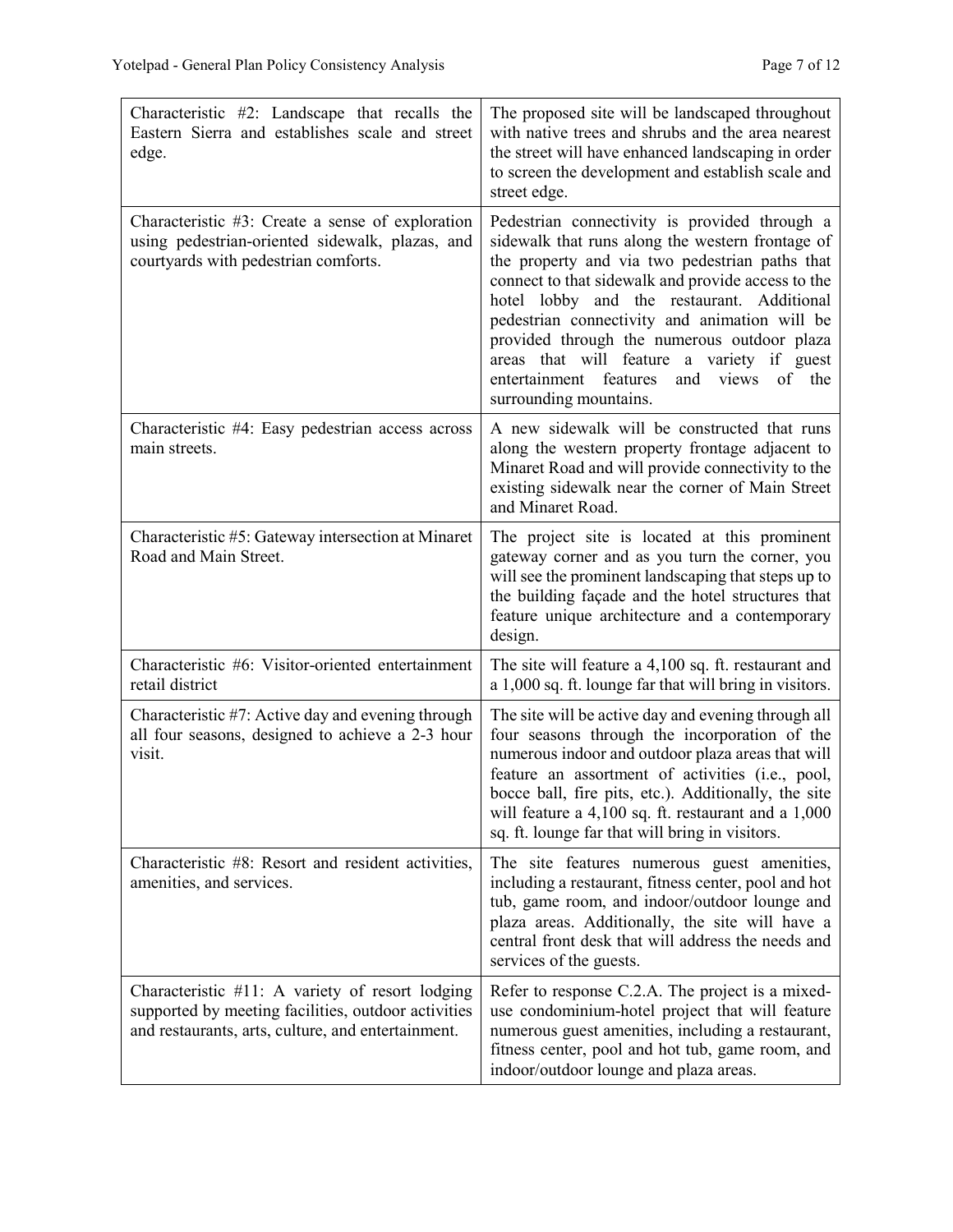| Characteristic #12: Create year-round non-<br>vehicular links to mountain portals.                                                                                                                                                                                               | The proposed sidewalk along the western property<br>frontage will provide a convenient link to the<br>sidewalk on the west side of Minaret Road that<br>connects to the Village Plaza and the Village<br>Gondola.                                                                                                                                                                                                                                            |
|----------------------------------------------------------------------------------------------------------------------------------------------------------------------------------------------------------------------------------------------------------------------------------|--------------------------------------------------------------------------------------------------------------------------------------------------------------------------------------------------------------------------------------------------------------------------------------------------------------------------------------------------------------------------------------------------------------------------------------------------------------|
| <b>Land Use Element</b>                                                                                                                                                                                                                                                          |                                                                                                                                                                                                                                                                                                                                                                                                                                                              |
| L.1.A. Limit total peak population of permanent<br>and seasonal residents and visitors to 52,000<br>people.                                                                                                                                                                      | The maximum proposed project density is<br>consistent with the maximum density allowed by<br>the NVSP for this site (i.e., 198 rooms). Therefore,<br>the project is consistent with the buildout<br>assumptions of the 2007 General Plan.                                                                                                                                                                                                                    |
| L.1.B. Require all<br>development<br>to<br>meet<br>community goals for highest quality of design,<br>energy efficiency, open space preservation, and<br>promotion of a livable, sustainable community.<br>Development that does not fulfill these goals shall<br>not be allowed. | Refer to response Goal C.1, C.2.A, C.2.L, C.2.M,<br>and C.2.T.                                                                                                                                                                                                                                                                                                                                                                                               |
| L.1.C. Give preference to infill development.                                                                                                                                                                                                                                    | The project would occur on an existing infill site<br>located within the Town limits.                                                                                                                                                                                                                                                                                                                                                                        |
| Goal L.2. Substantially increase housing supply<br>available to the workforce.                                                                                                                                                                                                   | The project is consistent with the options<br>permitted by the Town's Housing Ordinance and<br>utilizes an existing housing credit balance that<br>remains from the development of a previous<br>affordable housing project (i.e., the Aspen Creek<br>Apartments, operational in 2007); these units<br>continue to serve as a valuable affordable housing<br>resource for the community and help to mitigate<br>the housing impacts of the proposed project. |
| Goal L.3. Enhance livability by designing<br>neighborhoods and districts for walking through<br>the arrangement of land uses and development<br>intensities.                                                                                                                     | Refer to response C.2.A and Characteristic #4.<br>The project will provide pedestrian connectivity to<br>other areas of the North Village and will features<br>numerous outdoor plaza and path throughout the<br>site.                                                                                                                                                                                                                                       |
| L.3.A. Achieve a diversity of uses and activities<br>and efficient use of land by maintaining a range of<br>development types.                                                                                                                                                   | The project will be the first "micro-unit"<br>condominium-hotel project in Mammoth and will<br>offers a unique mix of unit types and amenities.                                                                                                                                                                                                                                                                                                              |
| L.3.D. Encourage outdoor dining in resort and<br>commercial districts to increase street level<br>animation.                                                                                                                                                                     | The prominent southwest corner of the site will<br>feature a 4,100 sq. ft. restaurant that has a large<br>outdoor patio component. Additionally, there is a<br>flexible patio space located below the restaurant<br>patio that can be utilized by either guests of the<br>hotel or the restaurant, which will further animate<br>the street level.                                                                                                           |
| Goal L.5. Provide an overall balance of uses,<br>facilities and services to further the town's role as<br>a destination resort community.                                                                                                                                        | The proposed project is a mixed-use development<br>that includes a condominium-hotel, restaurant and<br>lounge spaces, and flexible outdoor areas that can<br>be used for a variety of entertainment uses.                                                                                                                                                                                                                                                   |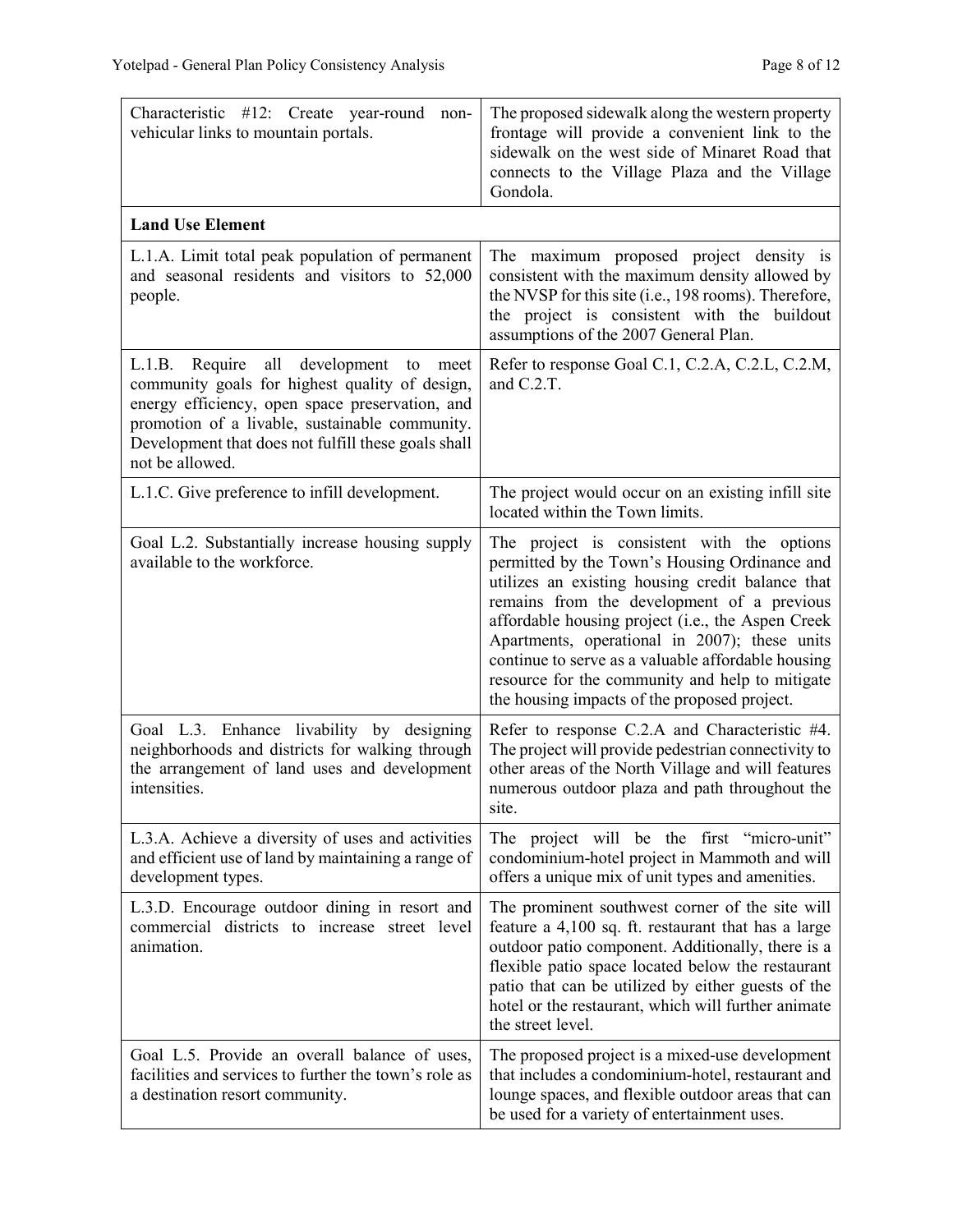| L.5.B. Locate visitor lodging in appropriate areas.                                                                                                                                                                                                                                                                                                                                                               | The project is located within the NVSP area. The<br>intent of the NVSP is to develop a visitor-oriented<br>entertainment retail and lodging district. The<br>project would develop a mixed-use project<br>consisting of a condominium-hotel and restaurant<br>and lounge spaces. These uses are consistent with<br>the intent of the NVSP.                                |
|-------------------------------------------------------------------------------------------------------------------------------------------------------------------------------------------------------------------------------------------------------------------------------------------------------------------------------------------------------------------------------------------------------------------|---------------------------------------------------------------------------------------------------------------------------------------------------------------------------------------------------------------------------------------------------------------------------------------------------------------------------------------------------------------------------|
| L.5.C. Ensure there are an adequate number of<br>units available for nightly rental.                                                                                                                                                                                                                                                                                                                              | The proposed project is a mixed-use lodging<br>project and all of the units could be available for<br>use as nightly rentals.                                                                                                                                                                                                                                             |
| L.5.E. Development shall complement<br>and<br>diversify the range of resort community activities<br>and amenities.                                                                                                                                                                                                                                                                                                | Refer to response C.2.A and C.2.C. The project<br>proposes a condominium-hotel use along with<br>restaurant and lounge spaces, a fitness center, pool<br>and hot tub, game room, and other resort<br>amenities.                                                                                                                                                           |
| L.5.F. Require all multi-family, resort, and<br>specific plan development to include activities,<br>amenities and services to support long-term<br>visitation.                                                                                                                                                                                                                                                    | Refer to response C.2.A and C.2.C. The project is<br>located with the NVSP area. The proposed project<br>would construct a condominium-hotel, restaurant<br>and lounge spaces, a fitness center, a pool and hot<br>tub, and a game room. Additionally, the units have<br>a kitchen, which further the support of long-term<br>visitation.                                 |
| Goal L.6. Maintain the Urban Growth Boundary<br>to ensure a compact urban form; protect natural<br>and outdoor recreational resources; prevent<br>sprawl.                                                                                                                                                                                                                                                         | The project is within the Urban Growth Boundary.                                                                                                                                                                                                                                                                                                                          |
| L.6.A. No residential, commercial, or industrial<br>development is permitted outside the Urban<br>Growth Boundary (UGB).                                                                                                                                                                                                                                                                                          | Refer to response Goal L.6.                                                                                                                                                                                                                                                                                                                                               |
| Land Use Designation: North Village Specific<br>Plan (NVSP): This designation is intended to<br>create a visitor-oriented entertainment retail and<br>lodging district. Uses include hotels and similar<br>visitor accommodations along with supporting<br>restaurants, retail, and services. Development<br>products will provide a wide range of amenities<br>and services that enhance the visitor experience. | The project proposes a mixed-use condominium-<br>hotel lodging product that has a supporting<br>restaurant and lounge bar area. Additionally, the<br>site will have numerous amenities to enhance the<br>visitor<br>experience<br>and<br>support<br>long-term<br>visitation, including, a fitness center, a pool and<br>hot tub, game room, and kitchen within each unit. |
| <b>Mobility Element</b>                                                                                                                                                                                                                                                                                                                                                                                           |                                                                                                                                                                                                                                                                                                                                                                           |
| M.1.3. Emphasize feet first, public transportation<br>second, and car last in planning the community<br>transportation system.                                                                                                                                                                                                                                                                                    | The project is a mixed-use development project<br>that will provide easy pedestrian access to the<br>retail and restaurant uses within the North Village<br>Additionally,<br>the<br>project<br>proposes<br>area.<br>subterranean parking for the hotel and restaurant<br>uses that will be 100% valet parked.                                                             |
| M.5.3. Maintain a Level of Service D or better on<br>the Peak Design Day at intersections along arterial<br>and collector roads.                                                                                                                                                                                                                                                                                  | As indicated in the traffic analysis prepared for the<br>project, impacts from the project would be less<br>than significant with the implementation of the<br>1999 SPEIR mitigation measures. The project is<br>consistent with the maximum density that was                                                                                                             |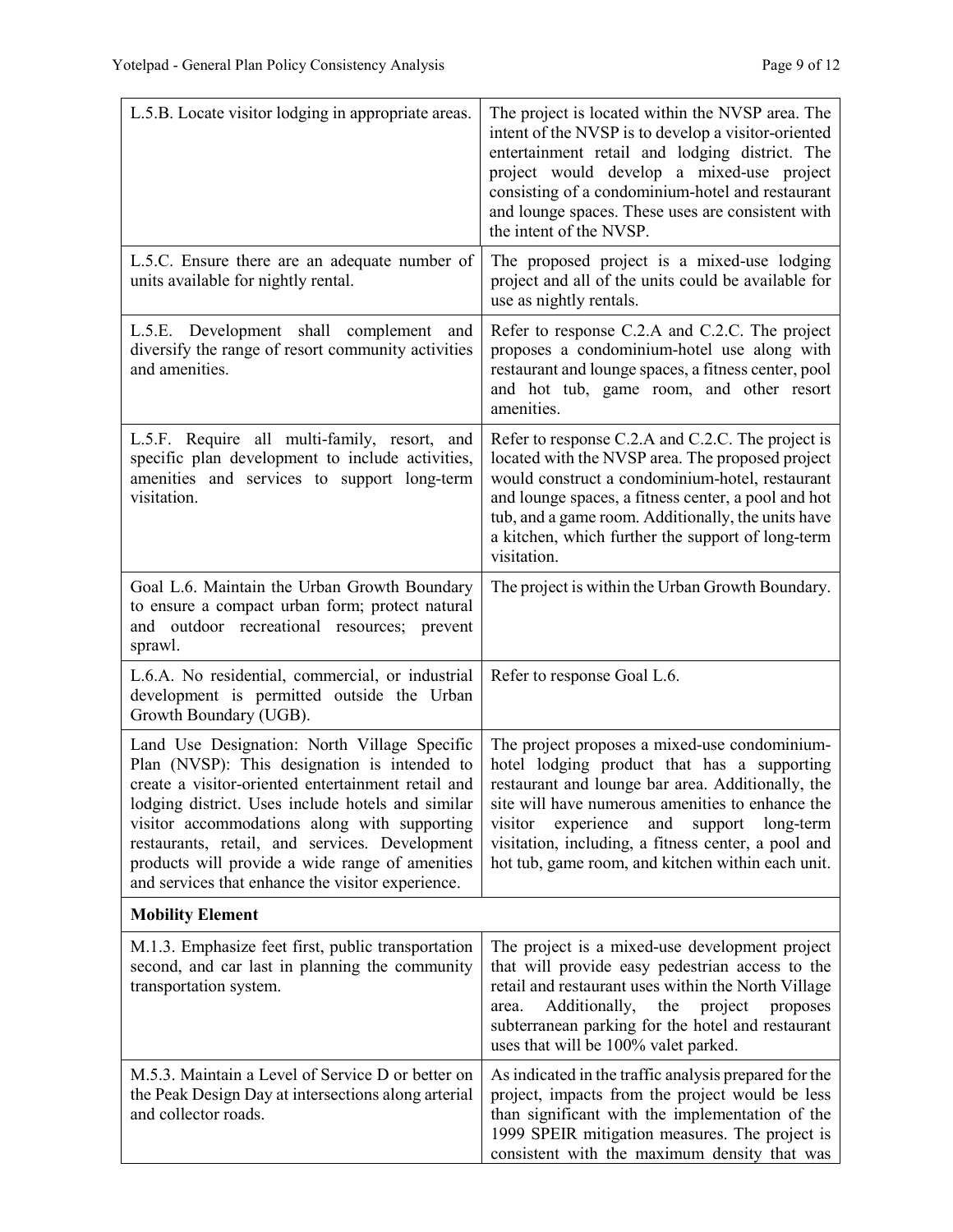|                                                                                                                                                                                                                                                                                        | analyzed in the 1999 SPEIR, which determined<br>there would be no significant impacts to traffic<br>from the development of the NVSP area, and<br>therefore no impacts are anticipated to occur. The<br>proposed project would not result in any new,<br>different, or potentially adverse traffic and<br>circulation impacts not previously considered and<br>addressed.                  |
|----------------------------------------------------------------------------------------------------------------------------------------------------------------------------------------------------------------------------------------------------------------------------------------|--------------------------------------------------------------------------------------------------------------------------------------------------------------------------------------------------------------------------------------------------------------------------------------------------------------------------------------------------------------------------------------------|
| M.6.6. Require commercial developments to<br>provide adequate delivery and loading facilities to<br>avoid impeding traffic flow, according to the<br>Town of Mammoth Lakes Zoning Code, Delivery<br>Loading Space Requirements.                                                        | The project is required to provide a delivery<br>operational plan and prohibit delivery vehicles<br>from being parked on Minaret Road during<br>unloading.                                                                                                                                                                                                                                 |
| M.10.1. Ensure that all planning processes identify<br>and implement bicycle improvements and that<br>new development improves existing conditions to<br>meet Town standards.                                                                                                          | The project is required to provide a minimum of<br>35 bicycle parking spaces, of which 30 are<br>required to be for long-term storage and a<br>minimum of five for short-term storage.                                                                                                                                                                                                     |
| Goal M.13. Ensure the financial sustainability of<br>transit.                                                                                                                                                                                                                          | Since the project is a transient type project, it is<br>required to be annexed into the Town's transit<br>CFD, which helps to ensure the financial<br>sustainability of the transit system.                                                                                                                                                                                                |
| Goal M.15. Design parking to meet applicable<br>design goals and minimize negative impacts on<br>pedestrians, bicyclists and transit users.                                                                                                                                            | The parking for the project will be mostly<br>understructure with the exception of the five guest<br>check-in spaces and the nine oversized vehicle<br>spaces and will be 100% valet parked, which will<br>reduce the vehicle traffic on the site. Additionally,<br>the site features only one driveway, which will<br>help to minimize negative impacts on pedestrians<br>and bicyclists. |
| M.15.3. Encourage new development to provide<br>underground or understructure parking and<br>discourage the development of surface parking<br>the application of incentives,<br>through<br>disincentives, and parking adjustments.                                                     | Refer to response Goal M.15.                                                                                                                                                                                                                                                                                                                                                               |
| M.15.5. Require adequate on-site loading and<br>unloading areas for lodging uses and other uses<br>with intensive passenger drop-off demands.                                                                                                                                          | Five guest check-in spaces will be provided on the<br>site and the site will be 100% valet parked.                                                                                                                                                                                                                                                                                         |
| M.15.6. Require adequate delivery and loading<br>areas for commercial projects and ensure that<br>activities<br>do not impact<br>these<br>access<br>to<br>surrounding streets or properties. This may<br>include delivery and loading areas both in front of<br>and behind structures. | Refer to response M.6.6.                                                                                                                                                                                                                                                                                                                                                                   |
| <b>Resource Management and Conservation</b>                                                                                                                                                                                                                                            |                                                                                                                                                                                                                                                                                                                                                                                            |
| R.4.B. Support and encourage water conservation<br>and recycled water use within private and public<br>developments.                                                                                                                                                                   | The project will be required to utilize low-flow<br>toilets, faucets, and showers, and water-efficient<br>irrigation systems, per the CA Building Code.                                                                                                                                                                                                                                    |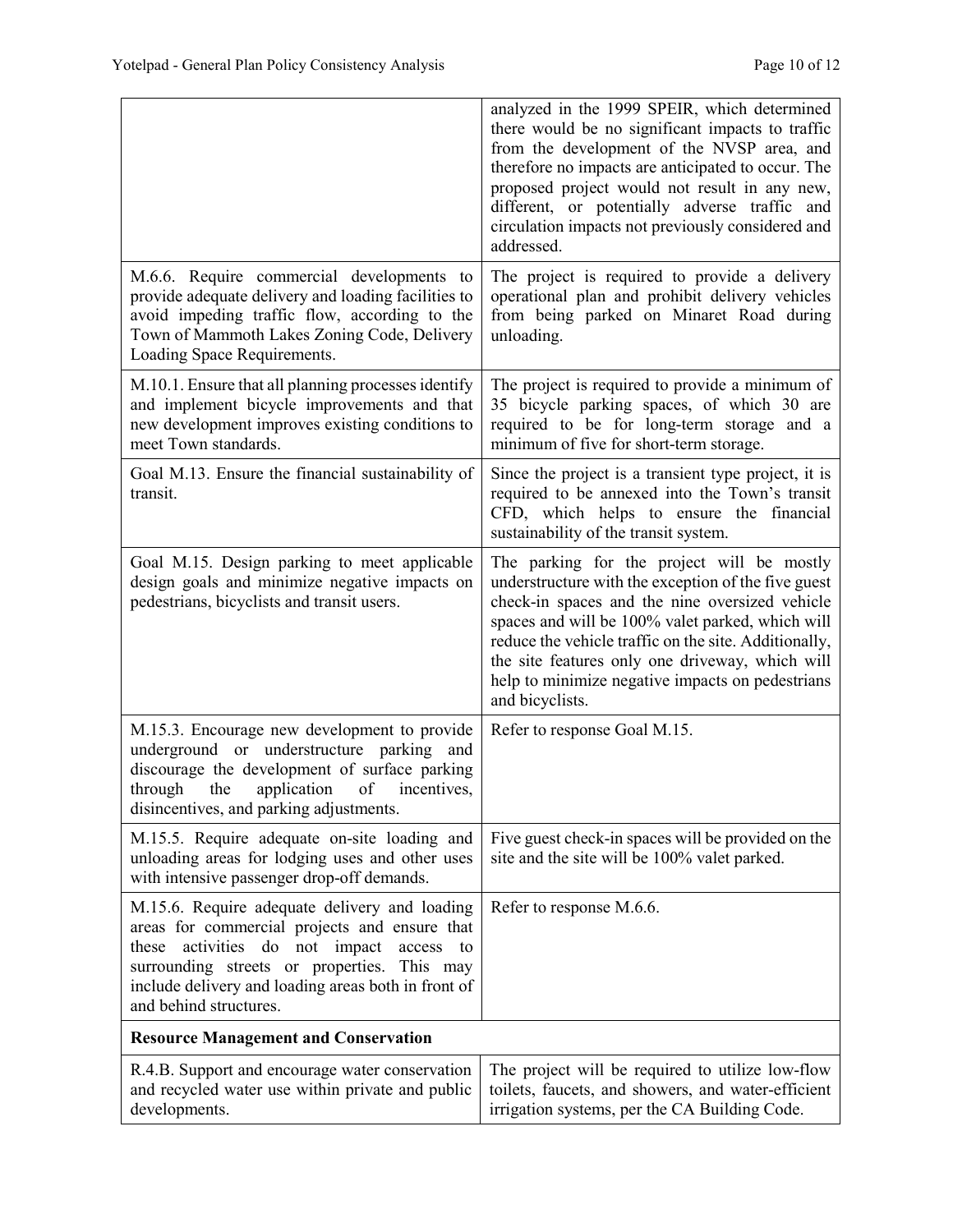| R.4.C. Require drought-tolerant landscaping and<br>water-efficient irrigation practices<br>for<br>all<br>development and Town-maintained landscaped<br>areas, parks and park improvement projects.<br>Development design, including parks, may<br>include limited turf as appropriate to the intended<br>use. | The landscaping will be required to comply with<br>the Town's and the State's Water Efficient<br>Landscape Ordinances and the NVSP Landscape<br>Design Guidelines. The project proposes to use<br>native plants, shrubs, and related groundcover.<br>Native trees with a minimum height of 10-feet will<br>be installed throughout the open space areas.                                                                                                                                         |
|---------------------------------------------------------------------------------------------------------------------------------------------------------------------------------------------------------------------------------------------------------------------------------------------------------------|--------------------------------------------------------------------------------------------------------------------------------------------------------------------------------------------------------------------------------------------------------------------------------------------------------------------------------------------------------------------------------------------------------------------------------------------------------------------------------------------------|
| R.4.D. Require development to use native and<br>compatible non-native plants, especially drought<br>resistant species, to greatest extent possible when<br>fulfilling landscaping requirements.                                                                                                               | Refer to response R.4.C.                                                                                                                                                                                                                                                                                                                                                                                                                                                                         |
| R.10.D. Mitigate impacts on air quality resulting<br>from development through design, participation in<br>Town air pollution reduction programs, and/or<br>other measures that address compliance with<br>adopted air quality standards.                                                                      | Impacts to air quality from the proposed project<br>would be similar to those analyzed in the 1999<br>SPEIR. Those impacts were determined to be<br>significant in the 1999 SPEIR and impacts from<br>the project would contribute to the cumulative air<br>quality impacts on some level. The mitigation<br>measures are intended to reduce dust from<br>construction activities and limit the emissions of<br>particulate matter into the air by prohibiting solid<br>fuel burning appliances. |
| R.10.E. The Town of Mammoth Lakes will strive<br>to attain and maintain the National Ambient Air<br>Quality Standard (NAAQS) for PM-10.                                                                                                                                                                       | The Town was re-designated by the United State<br>Environmental Protection Agency (EPA) as in<br>attainment for the federal air quality standard for<br>particulate matter less than 10 microns (PM10) in<br>November 2016.                                                                                                                                                                                                                                                                      |
| R.10.G. Reduce air pollutants during construction<br>through implementation of Best Management<br>Practices (BMPs).                                                                                                                                                                                           | Refer to response R.10.D.                                                                                                                                                                                                                                                                                                                                                                                                                                                                        |
| R.10.J. No solid fuel burning appliances will be<br>installed within any multi-unit development.                                                                                                                                                                                                              | Refer to response R.10.D.                                                                                                                                                                                                                                                                                                                                                                                                                                                                        |
| <b>Public Health and Safety Element</b>                                                                                                                                                                                                                                                                       |                                                                                                                                                                                                                                                                                                                                                                                                                                                                                                  |
| S.3.B. Design buildings so that snow shed, ice<br>shed and snowmelt are not a hazard to people and<br>property.                                                                                                                                                                                               | A snow cornice/icicle management plan will be<br>required to be reviewed and approved by the<br>Mammoth Lakes Fire Protection District and the<br>Town prior to building permit issuance.<br>Additionally, the project has a flat roof design<br>which will facilitate the storage of snow on the<br>roofs and avoids snow shedding issues.                                                                                                                                                      |
| S.3.C. All developments shall provide and<br>adequate on-site snow<br>maintain<br>storage<br>or<br>Town-approved<br>snow-hauling<br>maintain<br>a<br>program.                                                                                                                                                 | A snow removal/storage plan is required to be<br>approved by the Community and Economic<br>Development Department and Public Works<br>Department as part of the building permit<br>application.                                                                                                                                                                                                                                                                                                  |
| S.3.L. All construction shall comply with wildland<br>including<br>standards,<br>fire-safe<br>standards<br>established for emergency access, signing and<br>building numbering, private water supply reserves<br>available for fire use, and vegetation modification.                                         | The project is required to comply with the<br>Wildland<br>Urban<br>Interface<br>requirements.<br>Additionally, conditions of approval have been<br>included which address emergency access, water<br>supply, and construction materials.                                                                                                                                                                                                                                                         |